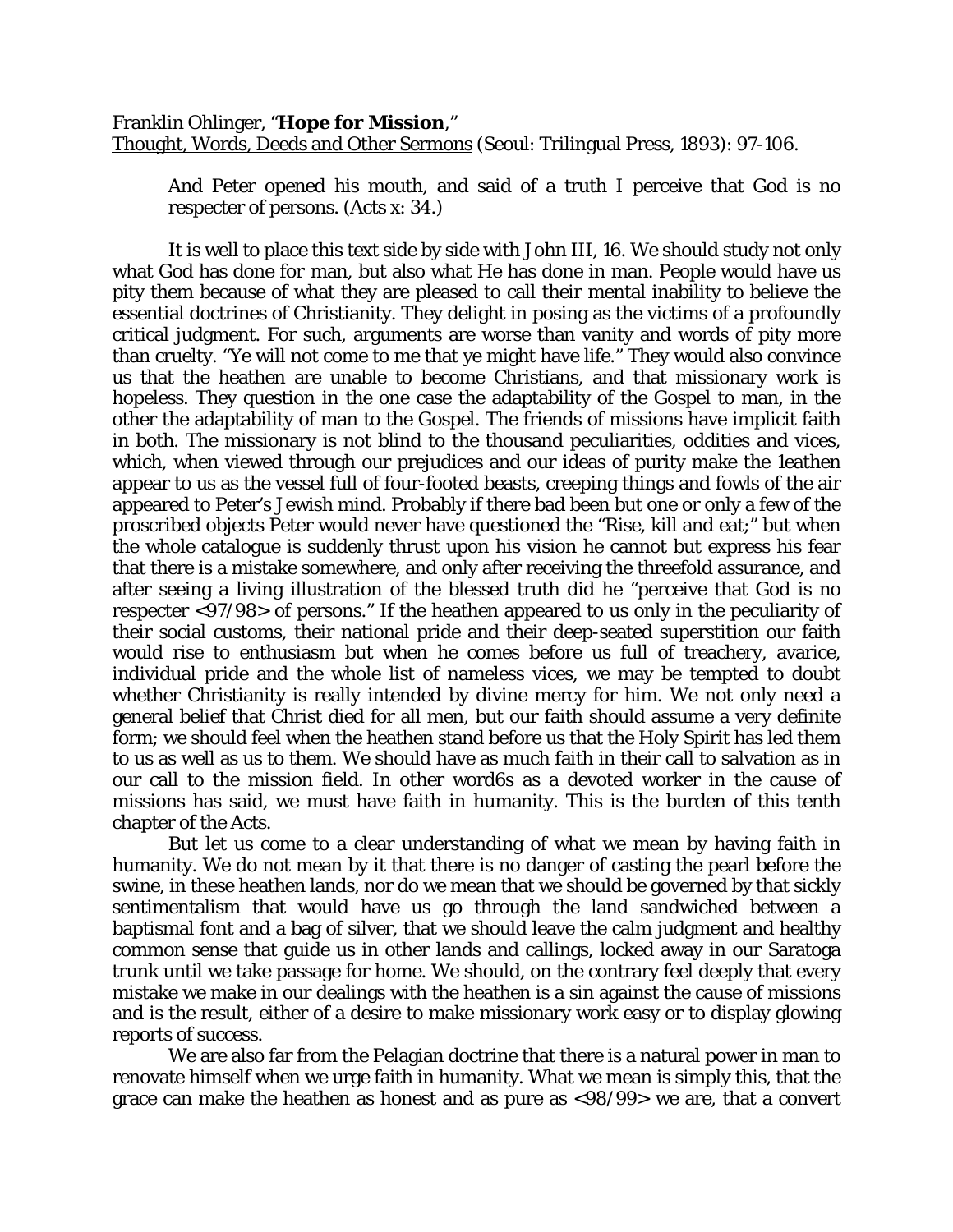who has believed in Christ, who has read his Bible and given and suffered as much for Christ as we have is usually worthy of the same confidence we extend to each other. A young missionary told me that a gentleman of the foreign community had declared his conviction that a certain native preacher who had been in the ministry over thirty years, whose grandchildren were then attending Sunday School, was an honest man. I tried to get word back to the gentleman that I had as much confidence in him as he had in the native preacher.

But the point I wish to emphasize today is, that not everything in the heathen mind and in the structure of heathen society is unalterably opposed to the Gospel. I believe that we often allow things to discourage us that ought to have the opposite effect. We should bear in mind:

1st. That the heathen are by nature as able to believe in Christ as we are. That faculty of their being which believes and doubts is the same in them as in us, and God has in his infinite goodness so shaped their environment that amid all the prevailing fraud, error and deception, this faculty is kept in daily exercise. Faith is the grand motor hidden away under the whirring machinery of heathen society. It puts the hand to the plow and plants the rice in Korea just as it breaks the prairie and plants the corn in America. It bides the weary sowing and brings the joyful reaping. It launches the clumsy junk as well as the mighty steamship. It swallows the indescribable nostrum of the ubiquitous quack as well as the latest remedy approved by medical science. There it listens to the ravings of spiritualism and the mutterings half-demented vagrants; here to the drivelling idiot, suicide and mountebank. It cheerfully bears away toward old age and decrepitude, ever confident that the youth now rolling the <99/100> stone up tho mountain where it has slipped from the hands of unnumbered toilers will by and by learn both wisdom and filial piety. And thus it persists in calling old age the greatest of blessings. Faith operates in Asia very much as it does in Europe and America; committing the same follies and yet keeping the social machine in motion and the race above the sod. Today it scrutinizes evidence and feels its way, a step at a time; tomorrow you may see it all oblivious of reason, rushing headlong into error, holding on to the senses as the only reliable guide. Of course this is not saving, or justifying faith; it does not tell me that the briers and stories that disfigure the surface of the field are imaginary; it does not predict an easy or early harvest, but it does tell me that Asiatic soil is congenial to Christian seed-sowing, that the heathen have eyes to see and that it is worth our while to point them in the right direction.

But our Asiatic heathen are, secondly, religions people. From Hinduism, with its deep philosophy and debasing, sensual religious practices, through materialistic China, where you call sift the dust out of the sacred ancestral bones, down to our own religiously easy-going Korea you find a well-expressed belief in the existence of the spirit-world and the immortality of the soul. While as nations arid communities they all and ever seem to be only after the dollars, we occasionally meet one who reminds us of Luther on the streets of Eisenach or of the mystics telling the deep things of God. They are far gone into fatalism, yet the shred of their garment they leave behind at every mountain crossing witnesses of a faith in an overruling providence. In the higher classes, though far gone into rationalism, we never meet the pronounced atheist. French philosophy has the inevitable claim to the father hood of this moral monstrosity. Amid all his unbelief and crooked belief <100/101> our Asiatic heathen is still a worshipper, and therefore a thinker, and therefore a man! Some good people seem to think that if all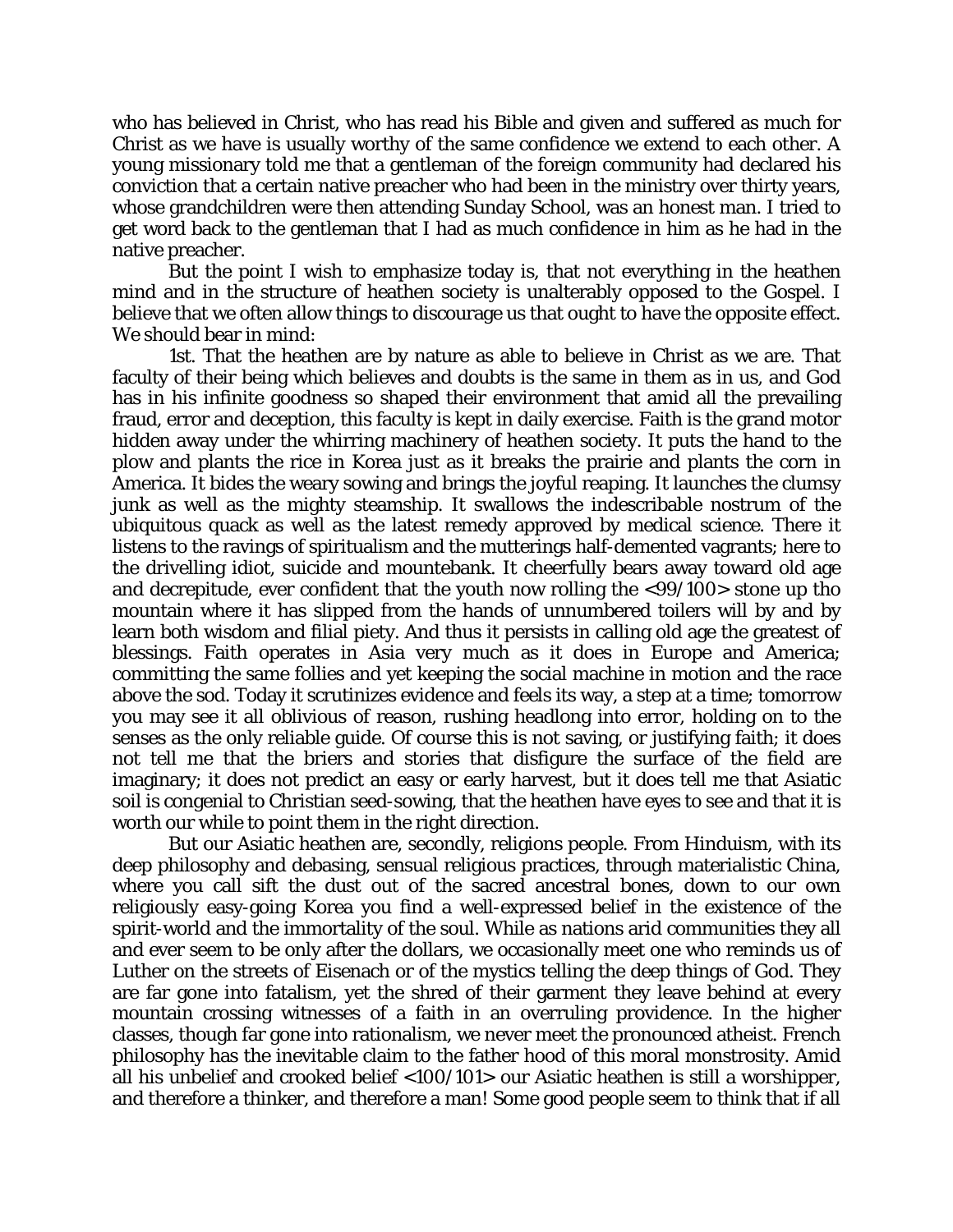vestiges of religion among a people could be first destroyed the mission of Christianity would be more readily accomplished. They seem to think with Voltaire that religion is a fraud committed by the wise and powerful on the weak and ignorant. I would point such to a fact expressed by Baron von Bunsen concerning the Chinese language. He says: "To express mind--thought itself, that which predicates, there is absolutely no term whatever." Not all Chinese scholars would admit this to be correct; yet it is so sadly near the truth as to give us in China the Term Controversy. Now let us suppose that the Chinese life were as void of religion as their language is of a term for mind and thought and we should have among our missionaries not only a Term Controversy, but a Prayer controversy, an Immortality controversy, a controversy on every essential of religion. Let us thank God for the religion we find among the heathen and hope that they will hold their own until compelled to yield to the Gospel. A solitary star in the firmament gives more assurance than the dark thunder-cloud growling like an angry lion in his sleep. To one who knows how few (comparatively) Christianity has reached, how little it has penetrated the heathen masses, it is anything but encouraging to be told that the heathen are forsaking their gods and that not a new temple is to be seen. When the Phocians plundered the temple at Delphi Grecian swords went to the highest bidder Patriotism and religion fell together. If the decay of heathen temples is owing neither to the presence of Christianity, nor to poverty, we can rest assured that it is due to the unusual wickedness of the people. The great religions by which we are surrounded are so many magnetic currents drawing these tossed and erring races from <101/102> the breakers all about them. They will never bring them into port, they will never bring them onward, but by the help of God they will keep them afloat till the Captain of our salvation come. Bid them not cast their compass overboard, though the delicate needle tremble at the point directly opposite the right one, bid them take courage and work, and pray on, the life-boat is seen above the billows and He who holds the helm also holds the waters in his hand. Friends, let us recognize the office of the great ethnic religions and look upon them as our first "helpers" in the work. The man we read of in this tenth chapter of Acts was neither Jew nor heathen, but his religion, such as it was, led him early to the Saviour. Our Asiatic heathen also have a religion.

Thirdly. Another encouraging fact I would briefly mention is the devotion of the Asiatic heathen to literature. Bishop Ames, in one of the last sermons he preached, exclaimed: "Remember that the greatest and wisest nations of the world are Christian. Brother Ohlinger take that with you to China!" The Bishop's words led me to the realization of a yet more important and far-reaching fact, namely that the bulk of the world's literature is Christian. I am glad that in various ways the portals are flung back, and the reading heathen world is admitted freely to our literary wealth and wonders. In all this I am well aware that I am venturing on an ocean that floats both pirates and merchantmen, that all around us are wanton divers who would fain cut our anchorcable. There are critics of people calling themselves Christians, of organizations calling themselves churches, but the critics of the Christ, the critics of the Church are few and harmless. When we humble ourselves that Christ may be exalted, when we thank the critics for telling us after all only how wicked we are how holy the Saviour is, for telling us how little *we* resemble Him <102/103> then do we find in many of them our best friends and the fiends of Jesus. Many of them seem to be attacking my religion and are in reality only attacking my want of it. I read their books with as little harm as I read the account of the apostolic quarrel about the upper seats in the kingdom of God. Peter's